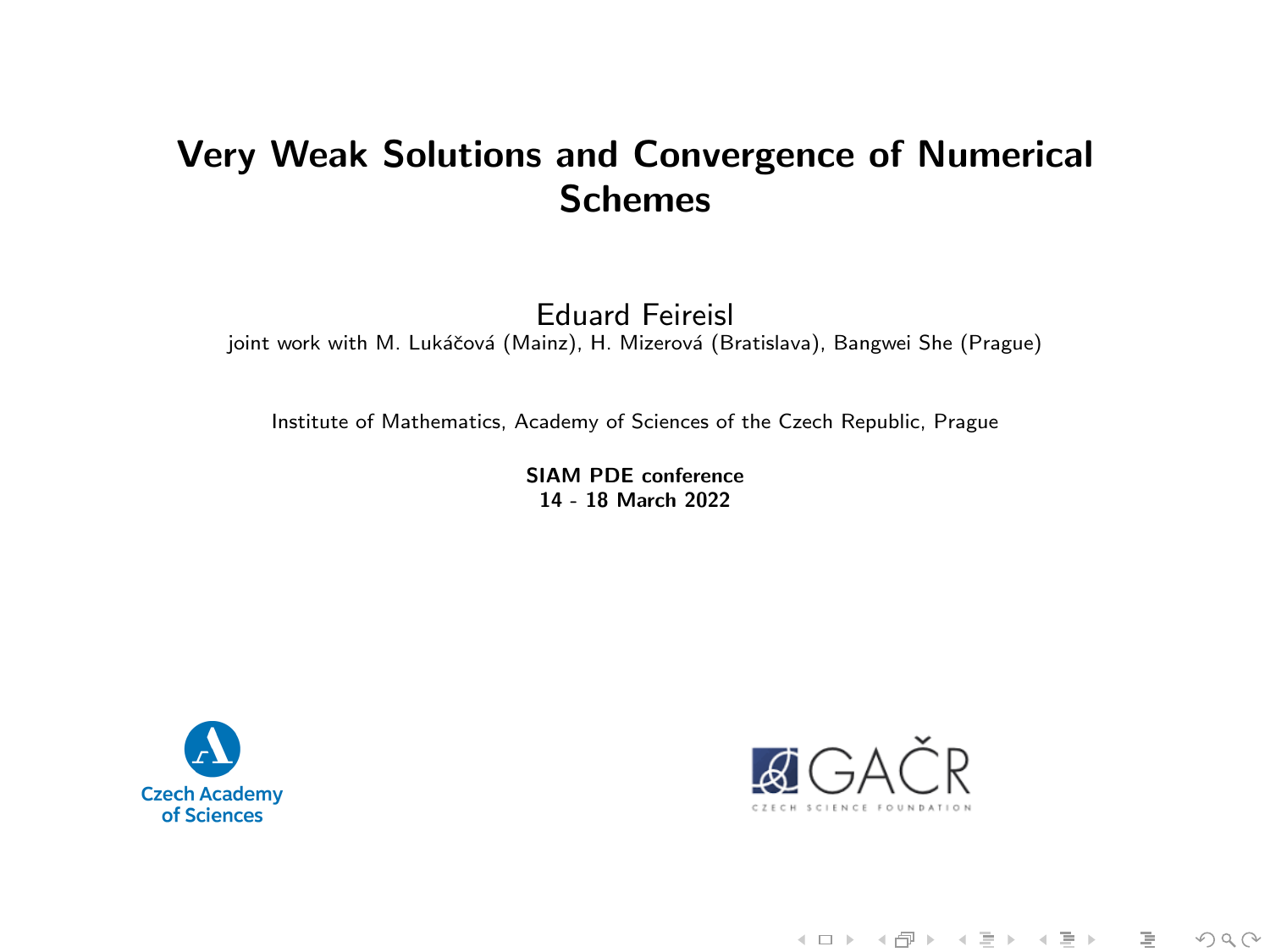#### Prologue - Lax equivalence principle

# Formulation for  $|$  LINEAR problems



Peter D. Lax

- Stability uniform bounds of approximate solutions
- Consistency vanishing approximation error
- Convergence approximate solutions converge to exact solution

=⇒

イロト イ部ト イミト イミト

 $OQ$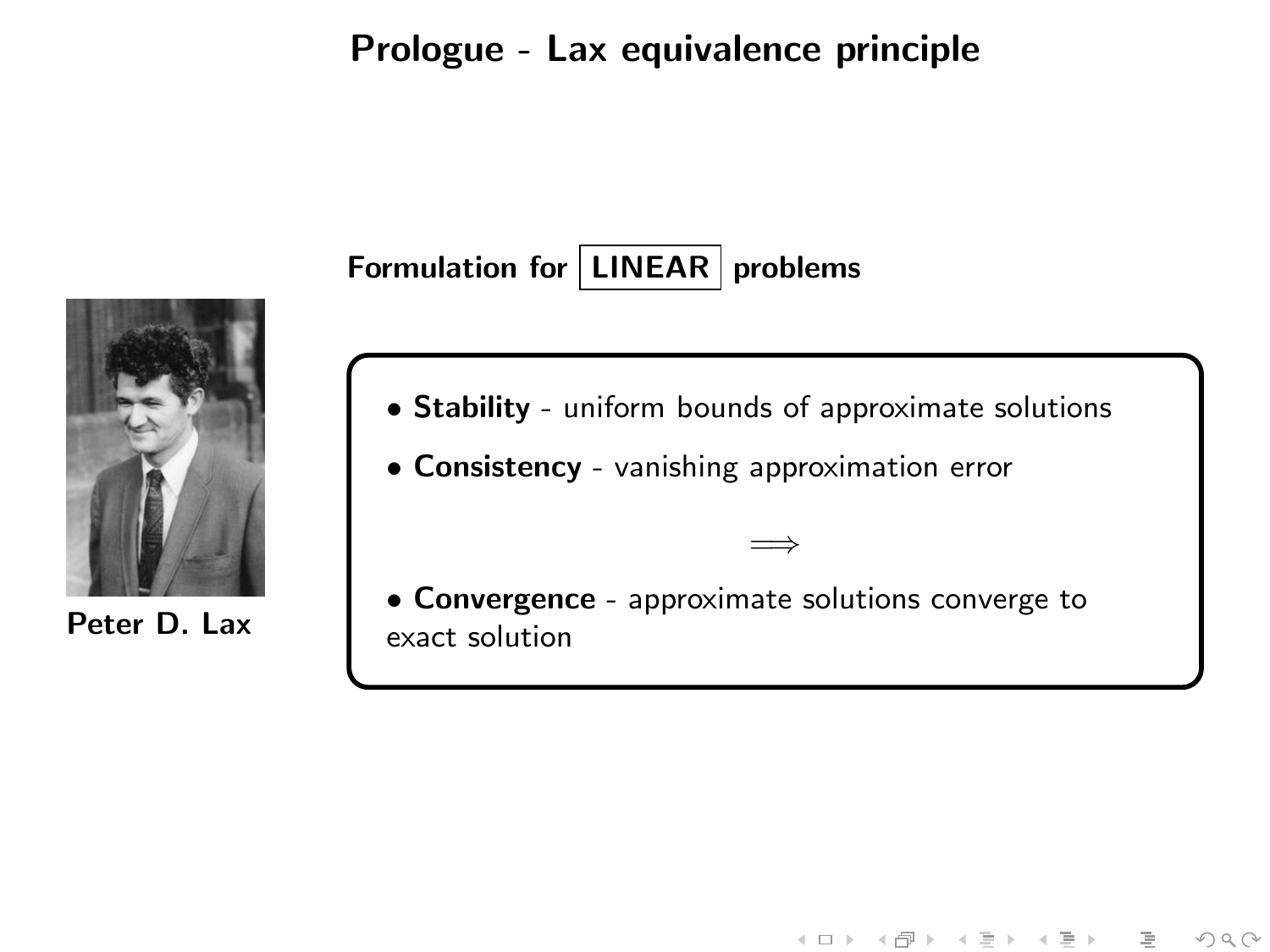## Example - compressible viscous fluid

Navier–Stokes system

$$
\partial_t \varrho + \text{div}_x(\varrho \mathbf{u}) = 0
$$
  

$$
\partial_t(\varrho \mathbf{u}) + \text{div}_x(\varrho \mathbf{u} \otimes \mathbf{u}) + \nabla_x \rho = \text{div}_x \mathbb{S}(\nabla_x \mathbf{u}) + \varrho \mathbf{g}
$$
  

$$
\mathbb{S}(\nabla_x \mathbf{u}) = \mu \left( \nabla_x \mathbf{u} + \nabla_x^t \mathbf{u} - \frac{2}{d} \text{div}_x \mathbf{u} \mathbb{I} \right) + \eta \text{div}_x \mathbf{u} \mathbb{I}
$$

Isentropic pressure

$$
p = p(\varrho) = a\varrho^{\gamma}, \ a > 0, \ \gamma > 1.
$$

PERIODIC BOUNDARY CONDITIONS

$$
t \in [0, T], x \in \mathbb{T}^d, d = 2, 3.
$$

《ロ》 《部》 《唐》 《唐》 一目  $\begin{picture}(160,170) \put(0,0){\line(1,0){10}} \put(10,0){\line(1,0){10}} \put(10,0){\line(1,0){10}} \put(10,0){\line(1,0){10}} \put(10,0){\line(1,0){10}} \put(10,0){\line(1,0){10}} \put(10,0){\line(1,0){10}} \put(10,0){\line(1,0){10}} \put(10,0){\line(1,0){10}} \put(10,0){\line(1,0){10}} \put(10,0){\line(1,0){10}} \put(10,0){\line$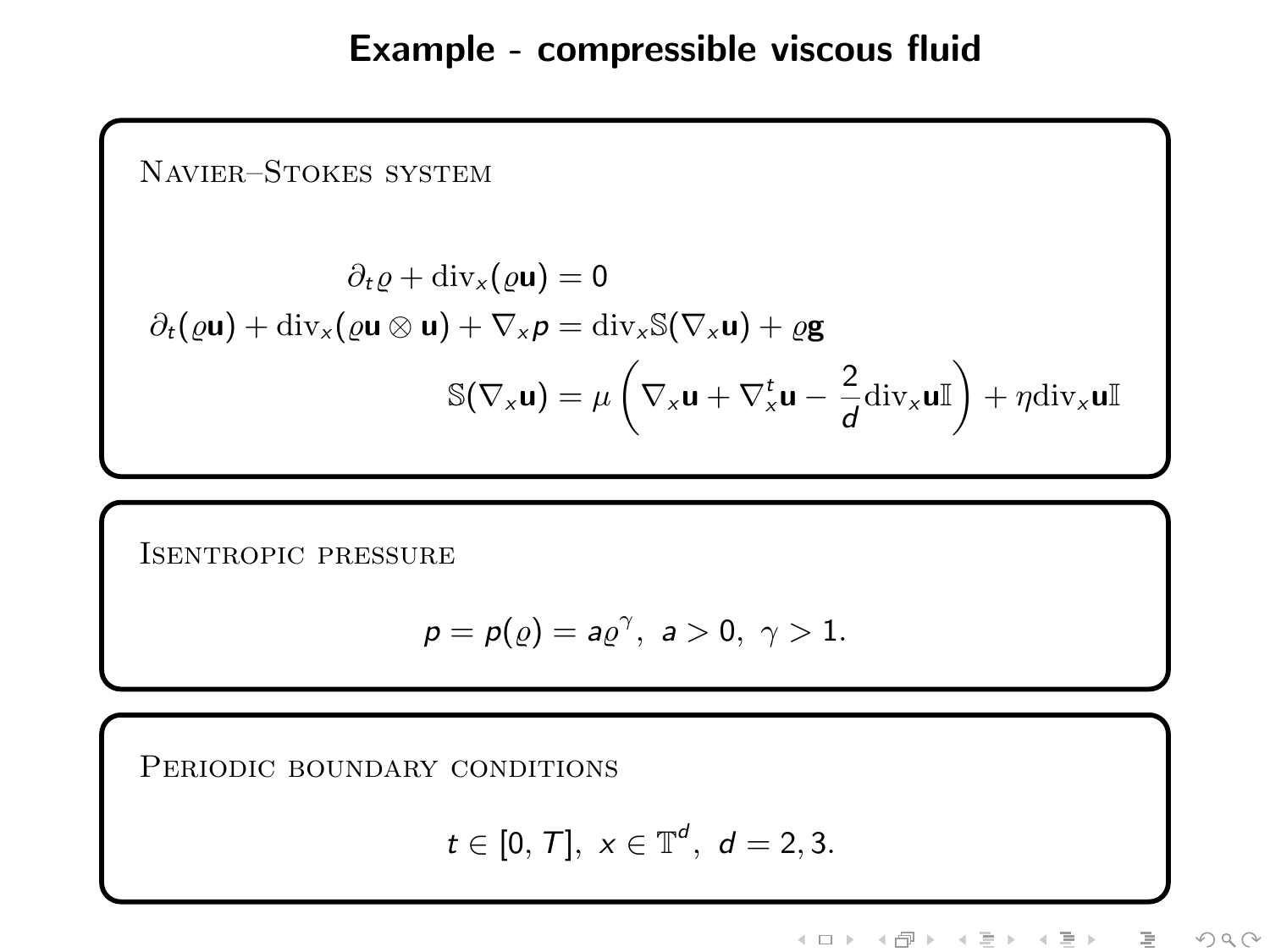## State–of–the art

- **Global existence.** Global-in-time existence of weak solutions  $\gamma > \frac{d}{2}$ , uniqueness open
- Local existence. Local existence of smooth solutions, global existence of smooth solutions for the data close to equilibrium
- Finite time blow up. Solutions on  $R^3$  may develop finite time blow up.

F. Merle, P. Raphael, I. Rodnianski, and J. Szeftel [2020]: Blow up for certain  $\gamma$  but not for  $\gamma=\frac{5}{3}$ 

T. Buckmaster, G. Cao-Labora, and J. Gomez-Serrano [2022]: Blow up for  $\gamma = \frac{7}{5}$ 

■ Conditional regularity. Sun, Wang, and Zhang [2011]: If the maximal existence time  $T_{\text{max}}$  is finite, then

 $\|(\varrho, \mathbf{u})\|_{L^{\infty}} \to \infty$  as  $t \to \mathcal{T}_{\max}$ 

《ロ》 《部》 《唐》 《唐》 目  $OQ$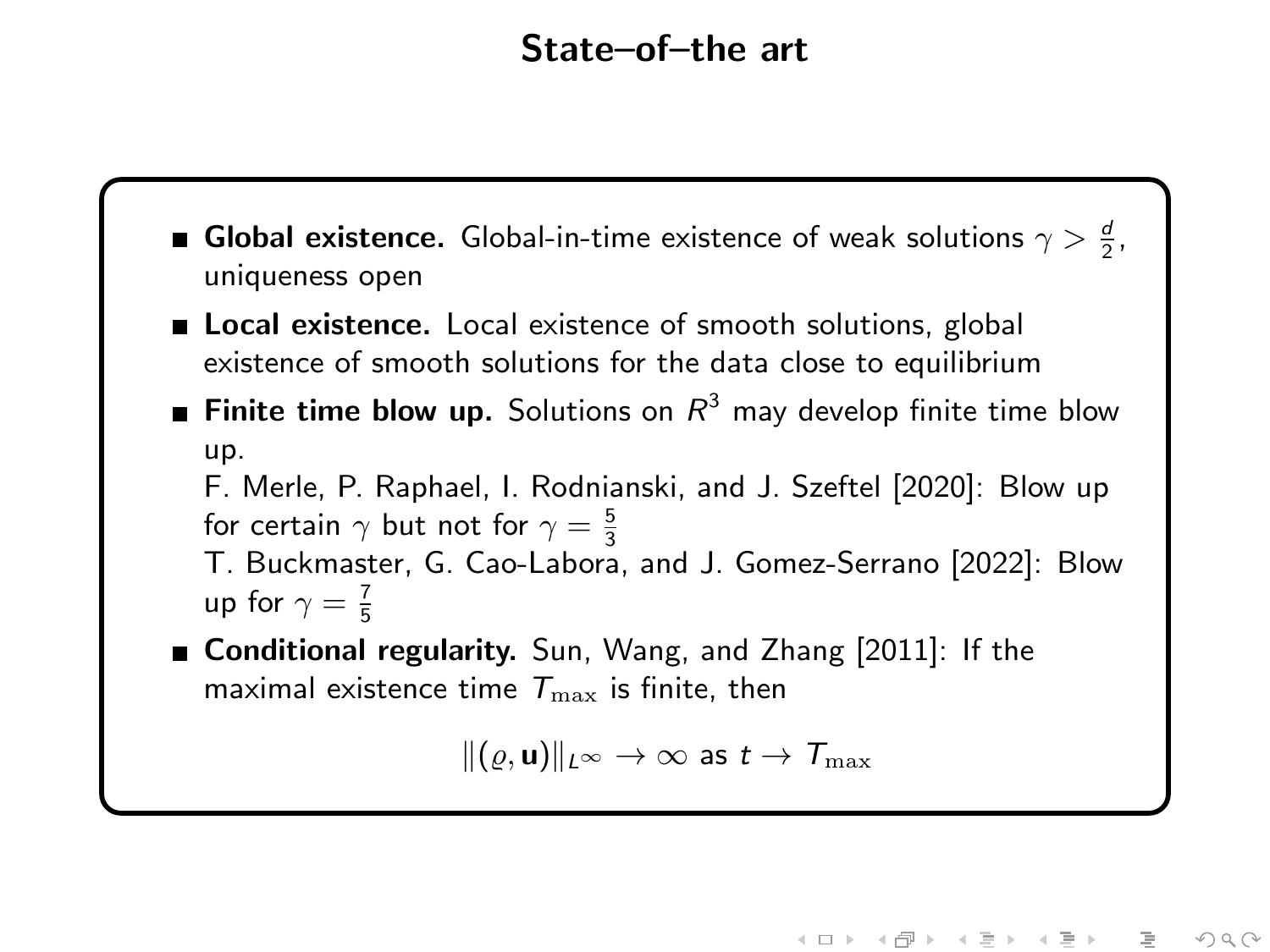## FV numerical scheme

$$
\int_{\mathbb{T}^d} D_t \varrho_h \varphi_h \, \, \mathrm{d}x - \sum_{\sigma \in \Sigma} \int_{\sigma} F_h(\varrho_h, \mathbf{u}_h) \, [[\varphi_h]] \, \mathrm{d}\sigma = 0 \quad \text{for all } \varphi_h \in Q_h
$$

$$
\int_{\mathbb{T}^d} D_t(\varrho_h \mathbf{u}_h) \cdot \varphi_h \, \mathrm{d}x - \sum_{\sigma \in \Sigma} \int_{\sigma} \mathbf{F}_h(\varrho_h \mathbf{u}_h, \mathbf{u}_h) \cdot [ [\varphi_h]] \, \mathrm{d}\sigma - \sum_{\sigma \in \Sigma} \int_{\sigma} {\{\hspace{-0.07cm} \{ \boldsymbol{p}(\varrho_h) \} \hspace{-0.07cm} \} } \mathbf{n} \cdot [[ \varphi_h]] \, \mathrm{d}\sigma
$$

$$
= -\mu \frac{1}{h} \sum_{\sigma \in \Sigma} \int_{\sigma} [[\mathbf{u}_h]] \cdot [[\varphi_h]] \, \mathrm{d}\sigma - \lambda \int_{\mathbb{T}^d} \mathrm{div}_h \mathbf{u}_h \mathrm{div}_h \varphi_h \, \mathrm{d}x \quad \text{for all } \varphi_h \in \mathbf{Q}_h
$$

$$
\lambda = \frac{1}{d}\mu + \eta
$$

Discrete time derivative

$$
D_t r_K^k = \frac{r_K^k - r_K^{k-1}}{\Delta t}
$$

Upwind, fluxes

$$
Up[r, v] = \overline{r} \overline{v} \cdot n - \frac{1}{2} |\overline{v} \cdot n| [[r]]
$$
  
\n
$$
F_h(r, v) = Up[r, v] - h^{\alpha} [[r]]
$$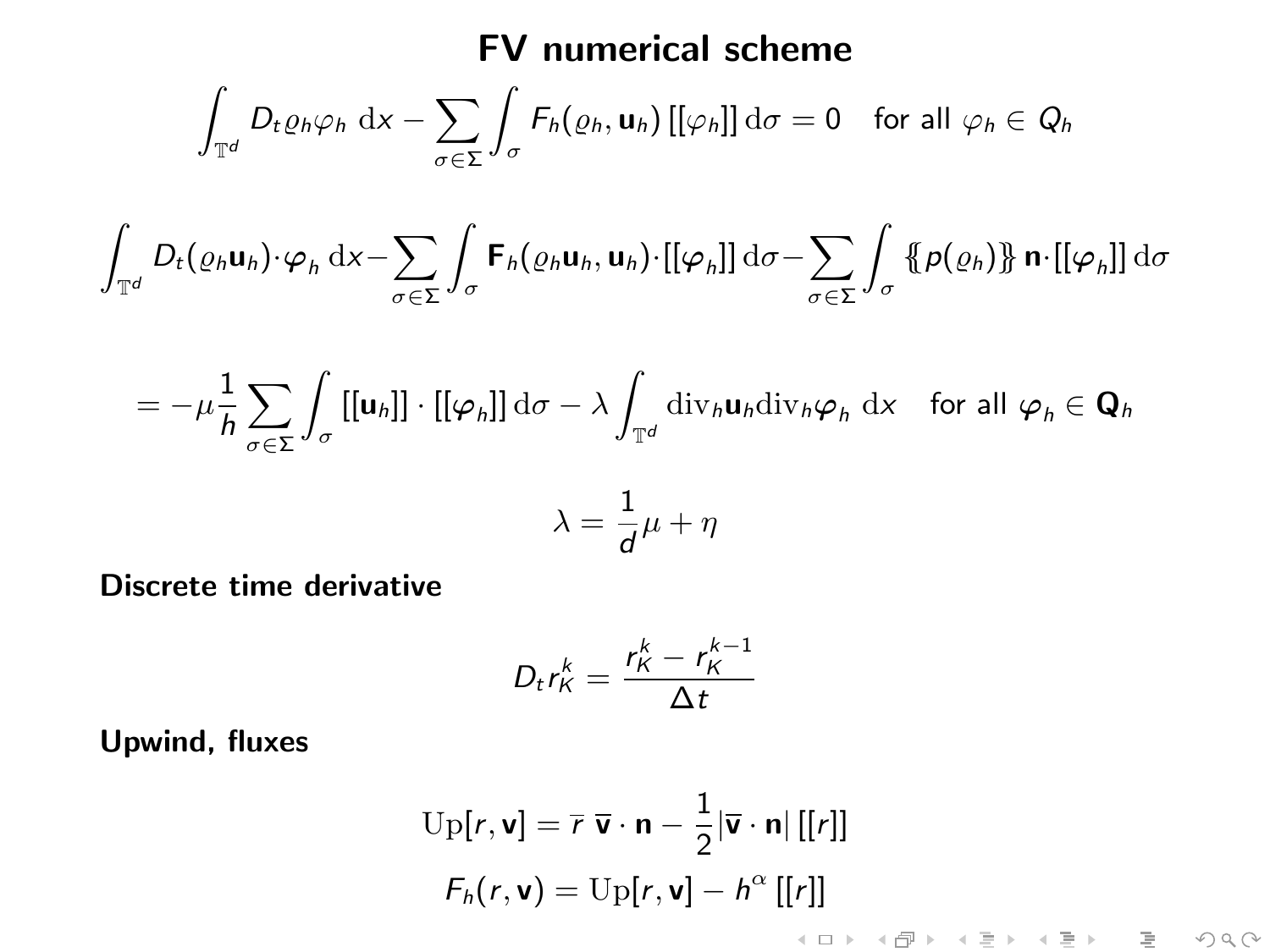## Convergence of the numerical method

**Hypothesis:** FV scheme produces a family of numerical solutions  $(\varrho_h, \mathbf{u}_h)$ such that

$$
\|\varrho_h, \mathbf{u}_h\|_{L^\infty((0,\,T)\times\mathbb{T}^d; R^{d+1})}\leq C\,\,\text{for}\,\,h\searrow 0
$$

Conclusion:

$$
\varrho_h \to \varrho \, \overline{\text{strongly}} \, \text{ in } \, L^q((0, \, \mathcal{T}) \times \mathbb{T}^d)
$$
\n
$$
\mathbf{u}_h \to \mathbf{u} \, \overline{\text{strongly}} \, \text{ in } \, L^q((0, \, \mathcal{T}) \times \mathbb{T}^d; R^d)
$$

for any  $1 \le q < \infty$ 

The functions  $(\varrho, \mathbf{u})$  are classical solution of the Navier–Stokes system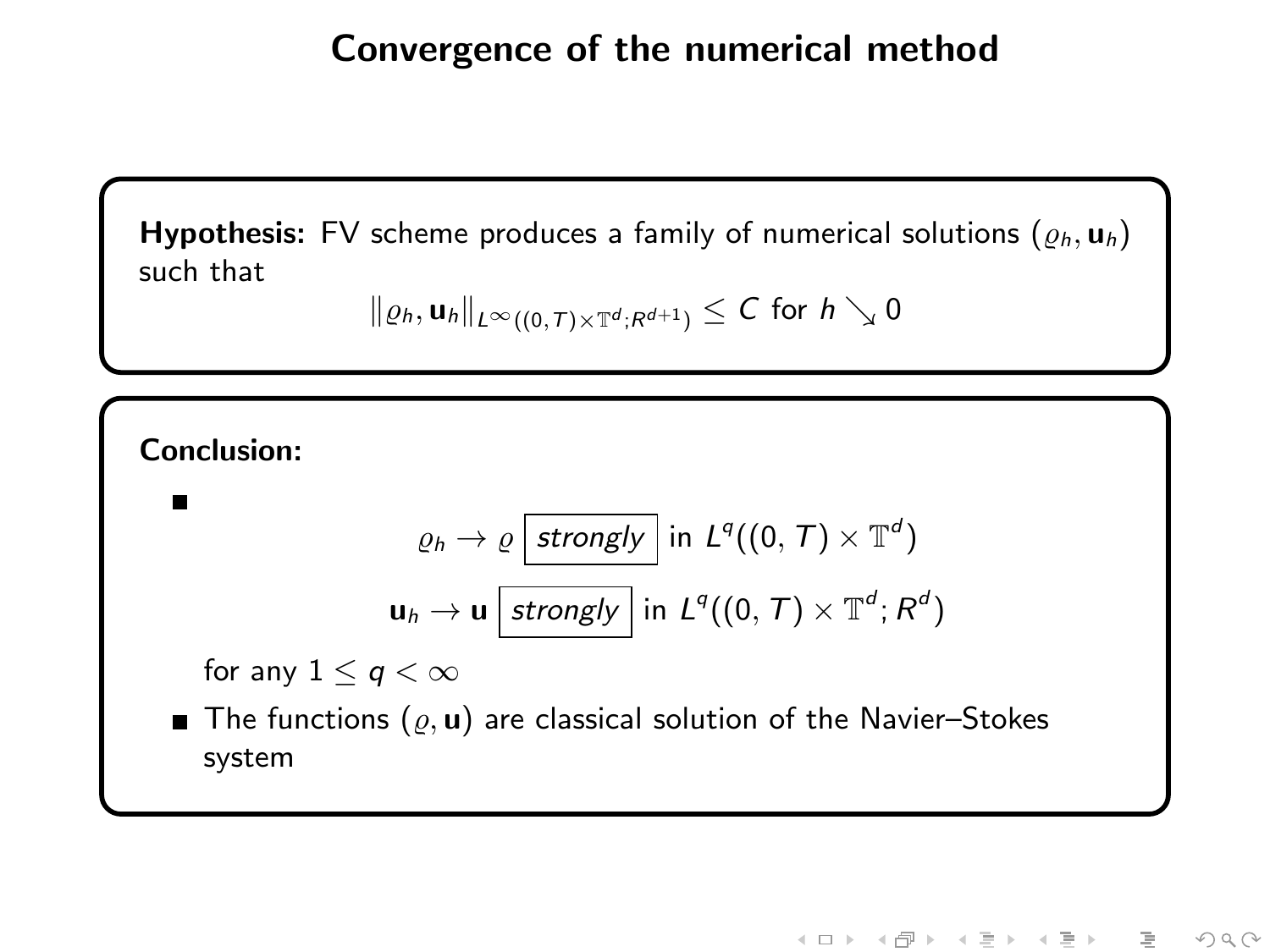# Proof, step I

Weak convergence:

$$
\varrho_h \to \varrho \text{ weakly-}(*) \text{ in } L^{\infty}((0, T) \times \mathbb{T}^d)
$$
  

$$
\mathbf{u}_h \to \mathbf{u} \text{ weakly-}(*) \text{ in } L^{\infty}((0, T) \times \mathbb{T}^d; R^d)
$$

Limit system:

$$
\partial_t \varrho + \text{div}_x \overline{\varrho \mathbf{u}} = 0
$$

$$
\partial_t \overline{\varrho \mathbf{u}} + \text{div}_x \overline{\varrho \mathbf{u} \otimes \mathbf{u}} + \nabla_x \overline{\rho(\varrho)} = \text{div}_x \mathbb{S}(\nabla_x \mathbf{u}) + \varrho \mathbf{g}
$$

Energy inequality:

$$
\int_{\mathbb{T}^d} \frac{1}{2} \varrho |\mathbf{u}|^2 + P(\varrho)(\tau, \cdot) \, \mathrm{d}x + \int_0^{\tau} \int_{\mathbb{T}^d} \mathbb{S}(\nabla_x \mathbf{u}) : \nabla_x \mathbf{u} \, \mathrm{d}x
$$

$$
\leq \int_{\mathbb{T}^d} \frac{1}{2} \varrho_0 |\mathbf{u}_0|^2 + P(\varrho_0) \, \mathrm{d}x
$$

وللتقديم ومناقبها والمستوات والمراد

 $\circledcirc \circledcirc \circledcirc$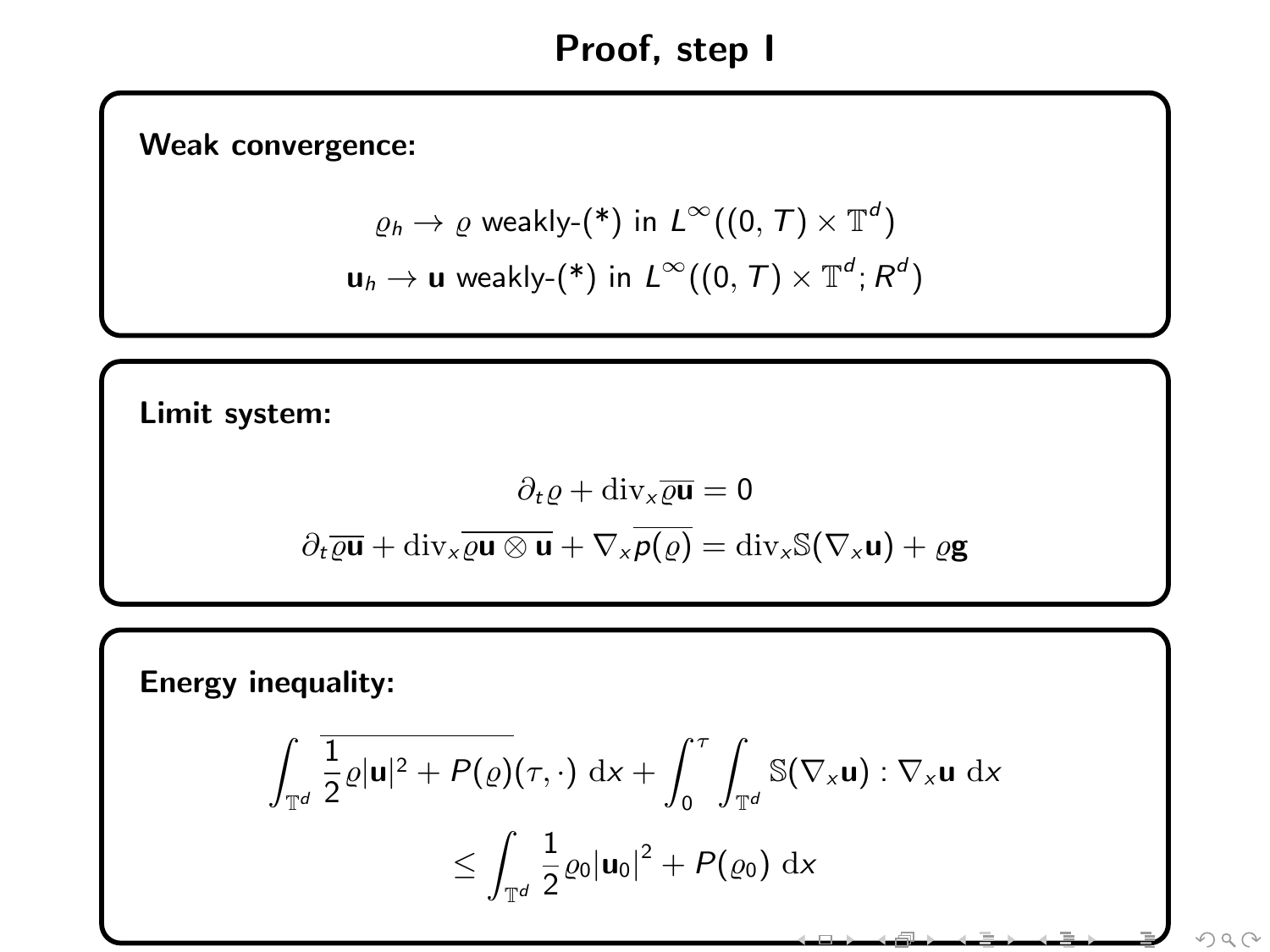## Step II, weak–strong uniqueness

Measure–valued solutions:

$$
\overline{B(\varrho, \mathbf{u})}(t, x) = \langle \nu_{t, x}; B(\varrho, \mathbf{u}) \rangle
$$

 $\nu$  – a Young measure associated to the sequence  $(\varrho_h, \mathbf{u}_h)_{h>0}$ 

MV – strong uniqueness EF, P. Gwiazda, A.Swierczewska–Gwiazda, E. Wiedemann [2016]

- The MV-solution coincides with the strong solution as long as the latter exists.
- The Young measure reduces to a Dirac mass.
- The convergence is strong.

#### Conclusion:

Numerical solutions converge strongly in  $L^p$  to the strong solution of the Navier–Stokes system on its life span (locally in time)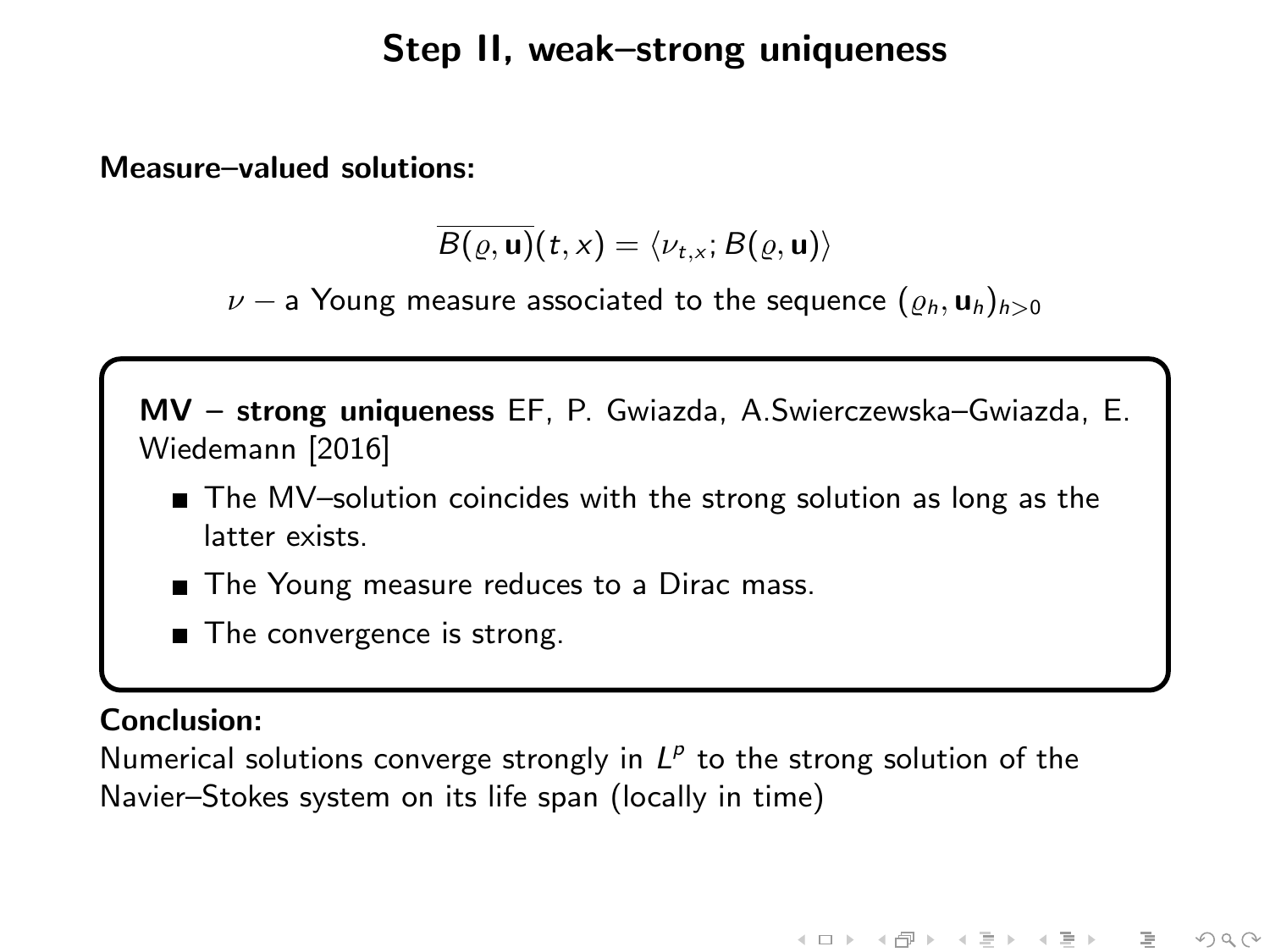## Step III, conditional regularity

boundedness of the numerical solutions  $\Rightarrow$  the limit  $(\varrho, \mathbf{u})$  is bounded

Global existence:

conditional regularity criterion of Sun, Wang, Zhang

⇒

convergence in  $(0, T)$  to the classical solution

 $\begin{picture}(160,170) \put(0,0){\line(1,0){10}} \put(10,0){\line(1,0){10}} \put(10,0){\line(1,0){10}} \put(10,0){\line(1,0){10}} \put(10,0){\line(1,0){10}} \put(10,0){\line(1,0){10}} \put(10,0){\line(1,0){10}} \put(10,0){\line(1,0){10}} \put(10,0){\line(1,0){10}} \put(10,0){\line(1,0){10}} \put(10,0){\line(1,0){10}} \put(10,0){\line$ 

目

《ロ》 《母》 《결》 《唐》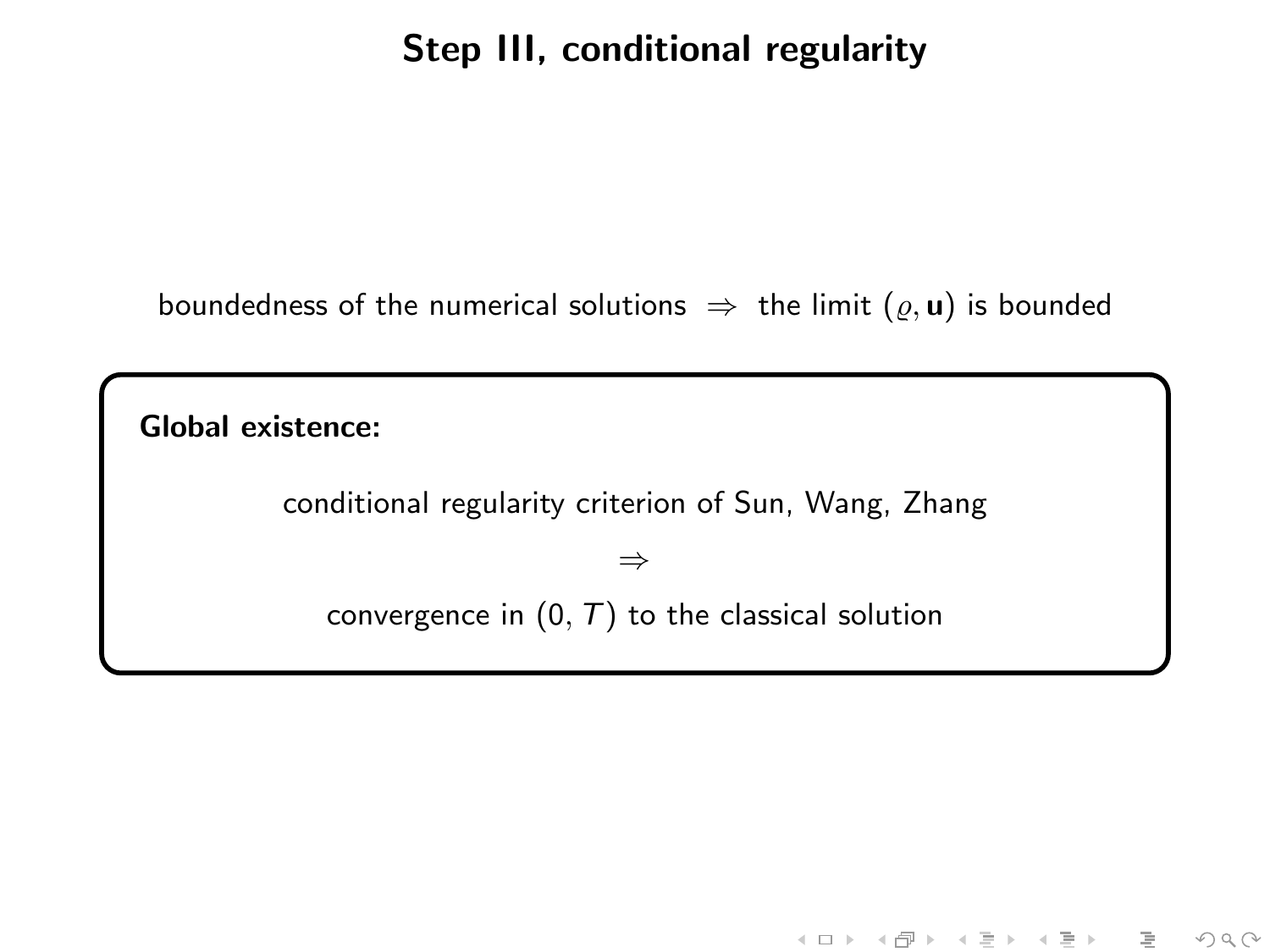### Error estimates

Relative energy:

$$
E\left(\varrho_h,\mathbf{u}_h\bigg|\varrho,\mathbf{u}\right)=\frac{1}{2}\varrho_h|\mathbf{u}-\mathbf{u}_h|^2+P(\varrho_h)-P'(\varrho)(\varrho_h-\varrho)-P(\varrho)
$$

Error estimates (M. Lukáčová, B. She):

$$
\int_{\mathbb{T}^d} E\left(\varrho_h, \mathbf{u}_h \middle| \varrho, \mathbf{u}\right) (\tau, \cdot) \, \mathrm{d}x \leq C(\Delta t + h)
$$

$$
0 \leq \tau \leq \mathcal{T}
$$

K ロ > K 레 > K 프 > K 콘 > 트 콘 → 9 Q Q\*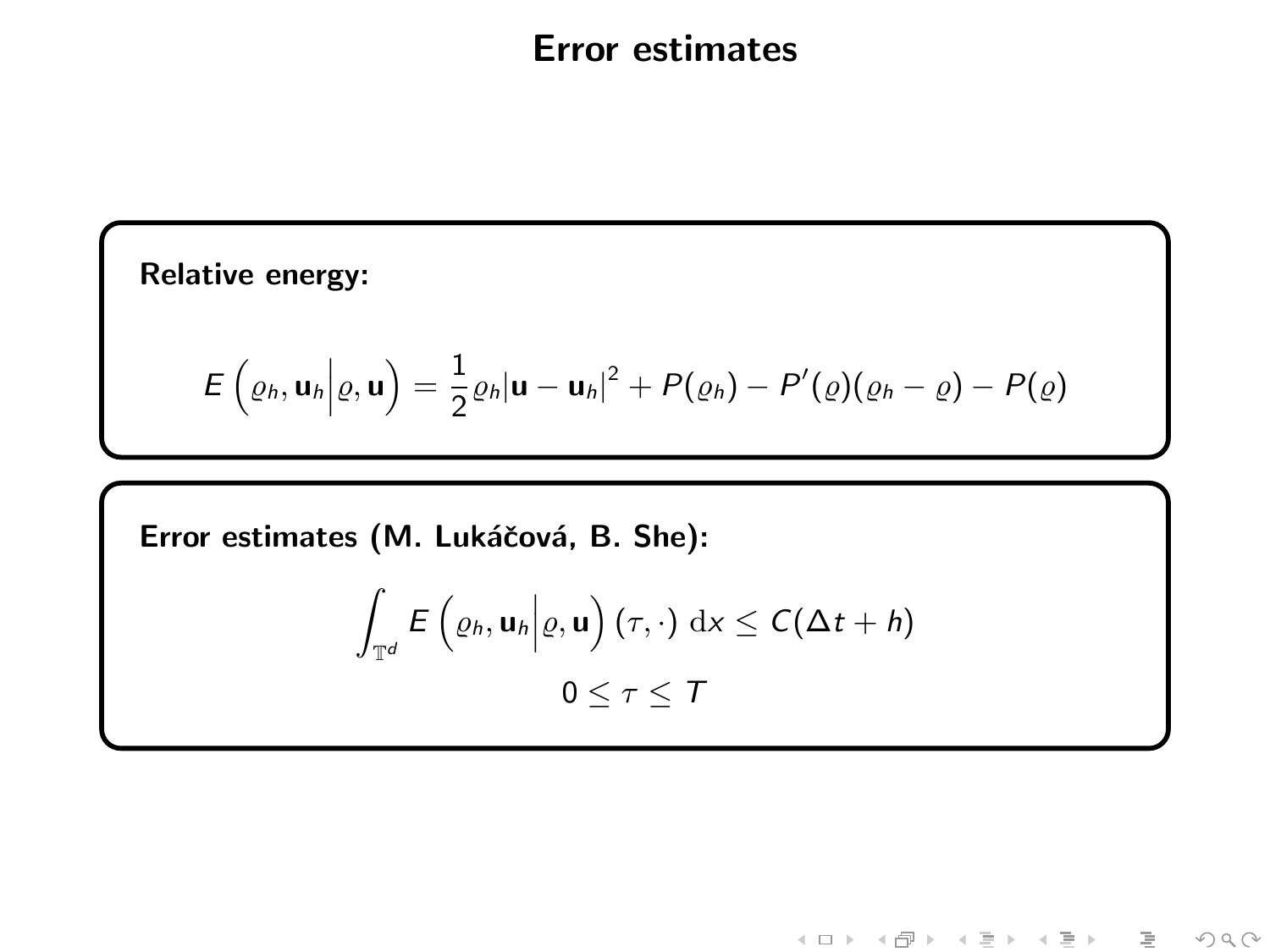## Statistical solutions

#### Data:

- initial data  $[\rho_0, \mathbf{u}_0]$
- viscosity coefficients  $\mu$ ,  $\lambda$
- driving force **g**
- EOS the pressure law  $p(\varrho) = a \varrho^{\gamma}$



- Weak stochastic approach: Only distribution of the data is known. Monte–Carlo and related methods
- **Strong stochastic approach:** Data are known as random variables ranging in a suitable space. Stochastic Galerkin, stochastic collocation methods etc.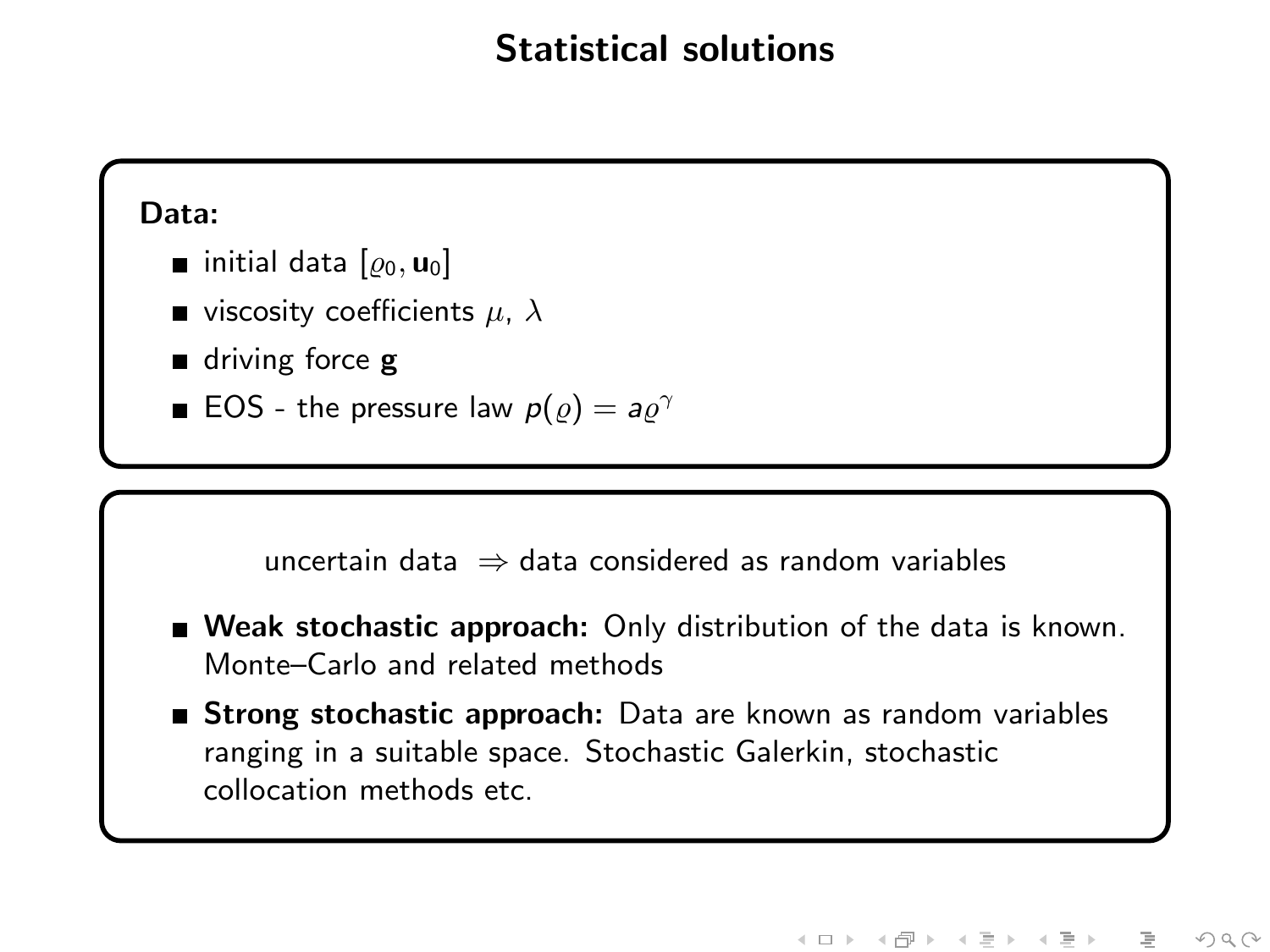## Numerical approximation

#### Step 1:

Choose regular (initial) data

Step 2: [Nonintrusive methods] Apply deterministic numerical method several times with (i) randomly generated data (weak approach) (ii) exact data at collocation points (strong approach)

Numerical solutions:

 $(\rho_{h,n}, \mathbf{u}_{h,n}), n = 1, 2, \dots$  family of numerical solutions

Empirical means:

$$
(\varrho_{h,N}, \mathbf{u}_{h,N}) = \frac{1}{N} \sum_{n=1}^{N} (\varrho_{h,n}, \mathbf{u}_{h,n})
$$

Boundedness in probability

Given  $\varepsilon > 0$ , there is  $M(\varepsilon)$  such that:

$$
\frac{1}{N} \#\Big\{\|\varrho_{h,n}, \mathbf{u}_{h,n}\|_{L^\infty} < M(\varepsilon), n \leq N\Big\} > 1-\varepsilon
$$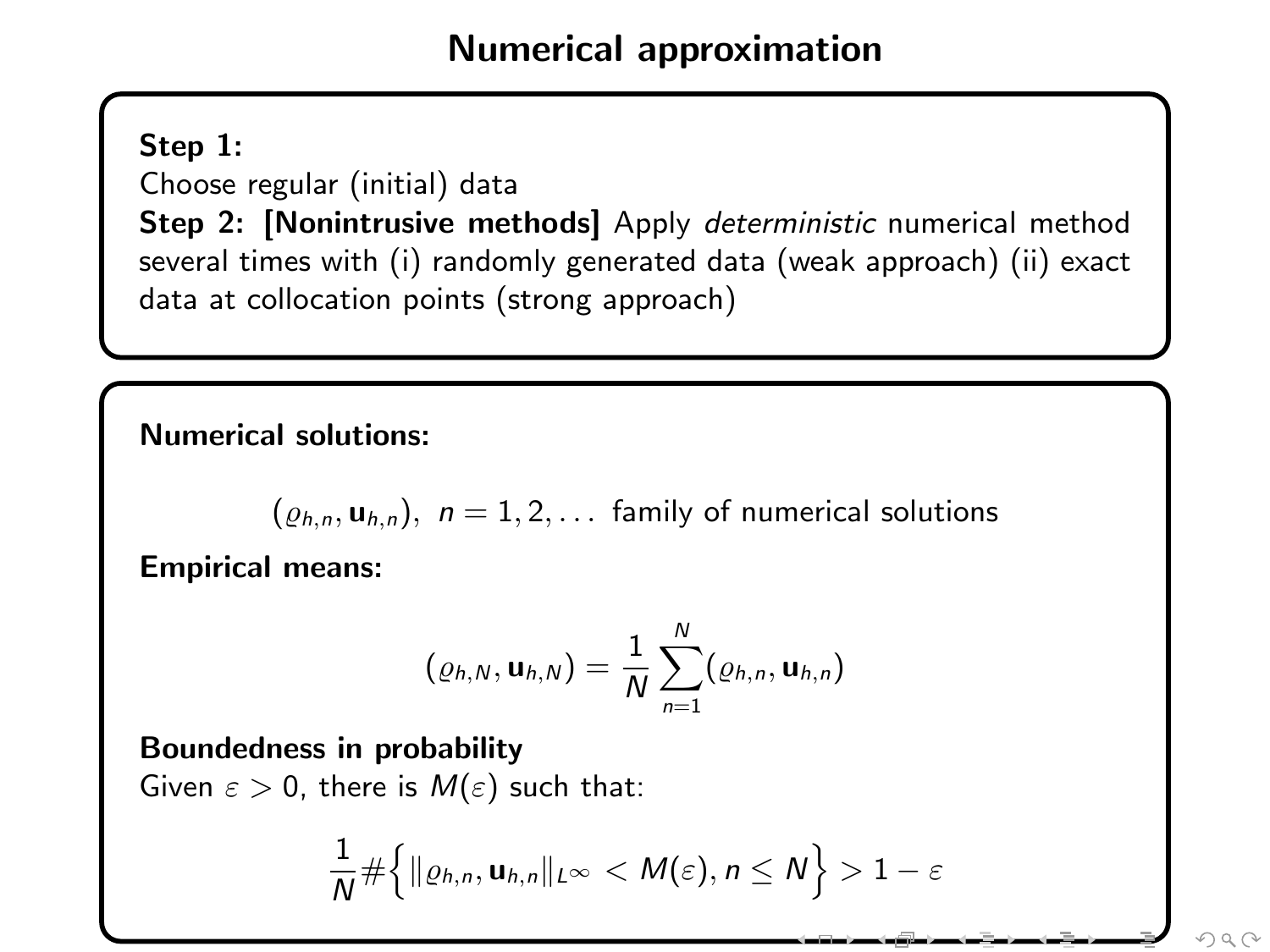## Convergence analysis, I

# Application of Skorokhod representation theorem: ■ Data:  $\left[\widetilde{\varrho}_{0,N}, \widetilde{\mathbf{u}}_{0,N}, \widetilde{\mu}_{N}, \widetilde{\eta}_{N}, \widetilde{\mathbf{g}}_{N}\right] \sim \left[\varrho_{0}, \mathbf{u}_{0}, \mu, \eta, \mathbf{g}\right]$  $\widetilde{\rho}_0$   $\longrightarrow \widetilde{\rho}_0 \sim \rho_0$  $\widetilde{\mathbf{u}}_{0,N} \rightarrow \widetilde{\mathbf{u}}_{0} \sim \mathbf{u}_{0}$  $\widetilde{\mu}_{N} \rightarrow \widetilde{\mu} \sim \mu, \widetilde{\eta}_{N} \rightarrow \widetilde{\eta} \sim \eta$  $\widetilde{\mathbf{e}}_N \to \widetilde{\mathbf{e}} \sim \mathbf{e}$ **Numerical solutions**  $\mathcal{L}(\mathsf{law})(\widetilde{\varrho}_{h,\mathsf{N}},\widetilde{\mathsf{u}}_{h,\mathsf{N}})=\frac{1}{\mathsf{N}}$  $\sum_{\lambda}^{N}$  $\sum_{n=1} \delta_{(\varrho_{n,h},\mathbf{u}_{n,h})}$ Boundedness a.s.  $(\widetilde{\rho}_{h,N}, \widetilde{\mathbf{u}}_{h,N}) \leq C$  as  $h \to 0$ ,  $N \to \infty$  a.s.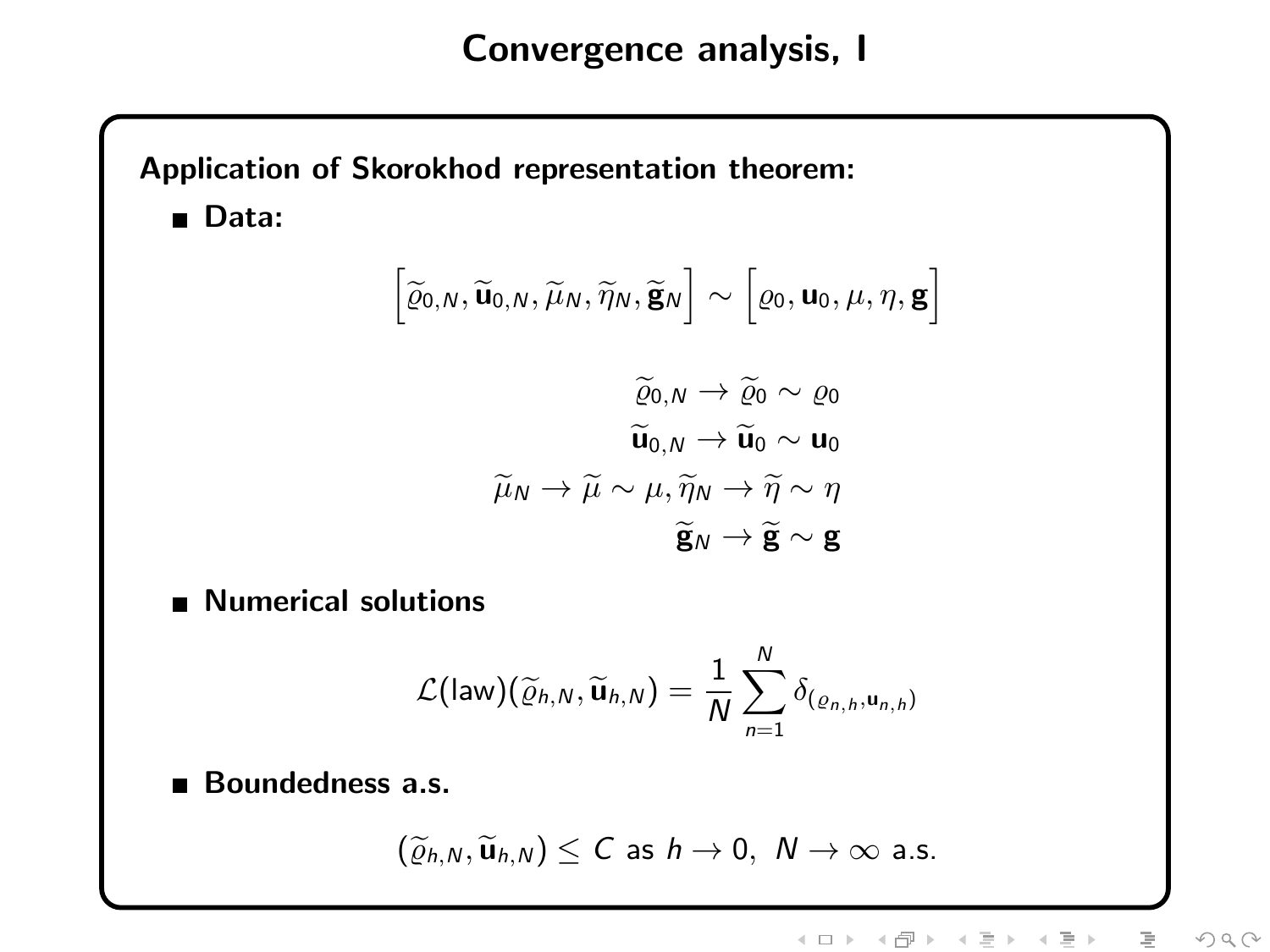## Convergence analysis, II

## Application of Gyöngly-Krylov convergence criteria:

 $\blacksquare$ 

The limit problem admits a regular solution  $(\varrho, \mathbf{u})$  a.s.

$$
\|(\varrho_N, \mathbf{u}_N) - (\varrho, \mathbf{u})\|_{L^q} \to 0 \text{ in probability, } 1 \leq q < \infty
$$

《ロ》 《御》 《唐》 《唐》 《唐

 $OQ$